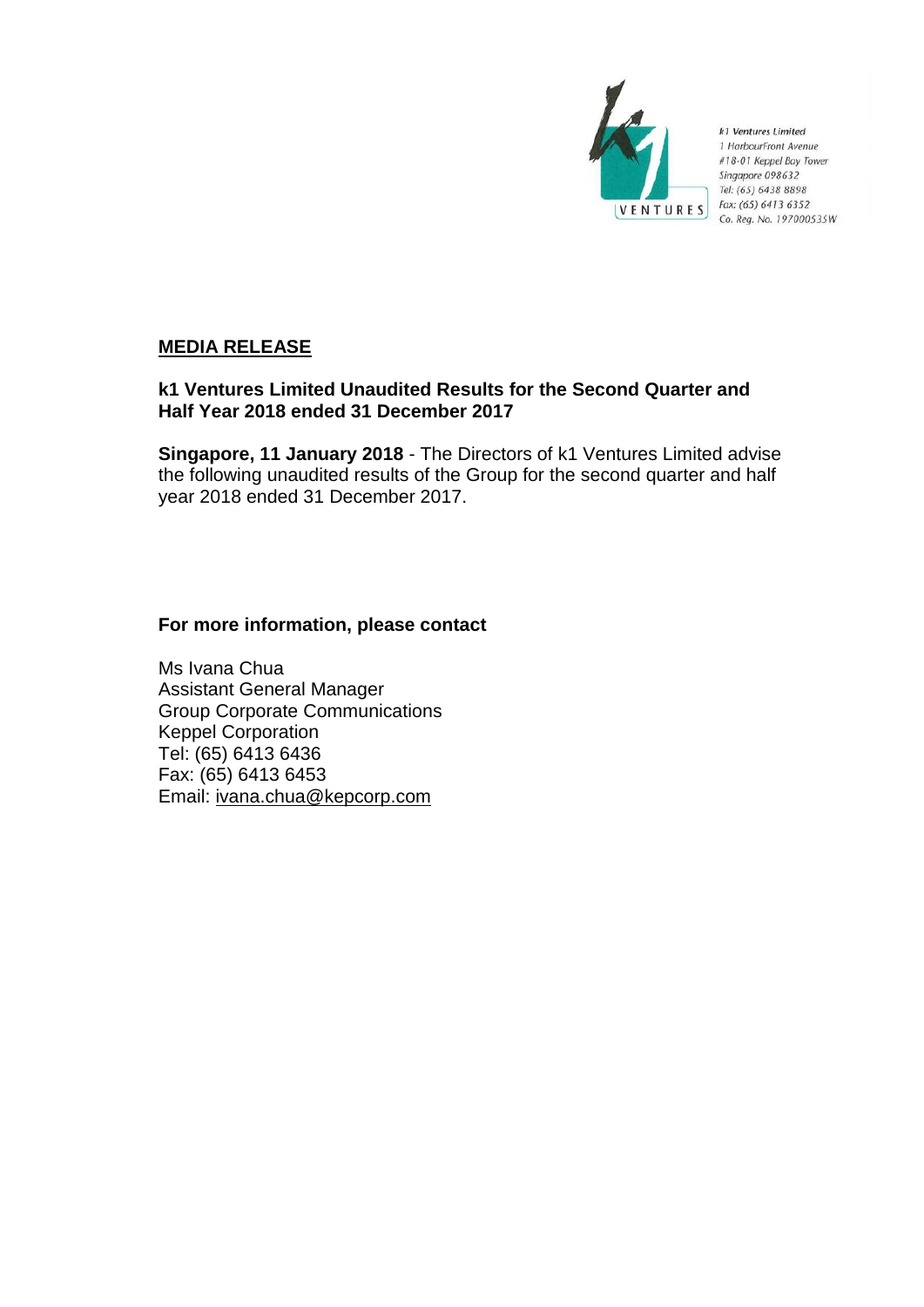# **K1 VENTURES LIMITED**

Co. Reg. No. 197000535W (Incorporated in the Republic of Singapore)

## **SECOND QUARTER 2018 FINANCIAL STATEMENTS**

## **TABLE OF CONTENTS**

| Paragraph      | <b>Description</b>                                                                                                                                                             | <b>Page</b>     |
|----------------|--------------------------------------------------------------------------------------------------------------------------------------------------------------------------------|-----------------|
|                | <b>FINANCIAL STATEMENTS</b>                                                                                                                                                    | $1 - 14$        |
| 1              | <b>GROUP PROFIT AND LOSS ACCOUNT</b>                                                                                                                                           | $\mathbf{1}$    |
| $\overline{2}$ | CONSOLIDATED STATEMENT OF COMPREHENSIVE INCOME                                                                                                                                 | 3               |
| 3              | <b>BALANCE SHEETS</b>                                                                                                                                                          | $\overline{4}$  |
| 4              | STATEMENTS OF CHANGES IN EQUITY                                                                                                                                                | 6               |
| 5              | CONSOLIDATED STATEMENT OF CASH FLOWS                                                                                                                                           | 9               |
| 6              | <b>AUDIT</b>                                                                                                                                                                   | 10              |
| $\overline{7}$ | <b>AUDITORS' REPORT</b>                                                                                                                                                        | 10              |
| 8              | <b>ACCOUNTING POLICIES</b>                                                                                                                                                     | 10              |
| 9              | CHANGES IN THE ACCOUNTING POLICIES                                                                                                                                             | 10              |
| 10             | REVIEW OF GROUP PERFORMANCE                                                                                                                                                    | 10              |
| 11             | VARIANCE FROM FORECAST STATEMENT                                                                                                                                               | 10              |
| 12             | <b>PROSPECTS</b>                                                                                                                                                               | 11              |
| 13             | <b>DIVIDEND</b>                                                                                                                                                                | 11              |
| 14             | <b>SEGMENT ANALYSIS</b>                                                                                                                                                        | 12              |
| 15             | <b>REVIEW OF SEGMENT PERFORMANCE</b>                                                                                                                                           | 12 <sup>2</sup> |
| 16             | <b>INTERESTED PERSON TRANSACTIONS</b>                                                                                                                                          | 13              |
| 17             | CONFIRMATION THAT THE ISSUER HAS PROCURED<br>UNDERTAKINGS FROM ALL ITS DIRECTORS AND EXECUTIVE<br>OFFICERS (IN THE FORMAT SET OUT IN APPENDIX 7.7) UNDER<br><b>RULE 720(1)</b> | 13              |
|                | <b>CONFIRMATION BY THE BOARD</b>                                                                                                                                               | 14              |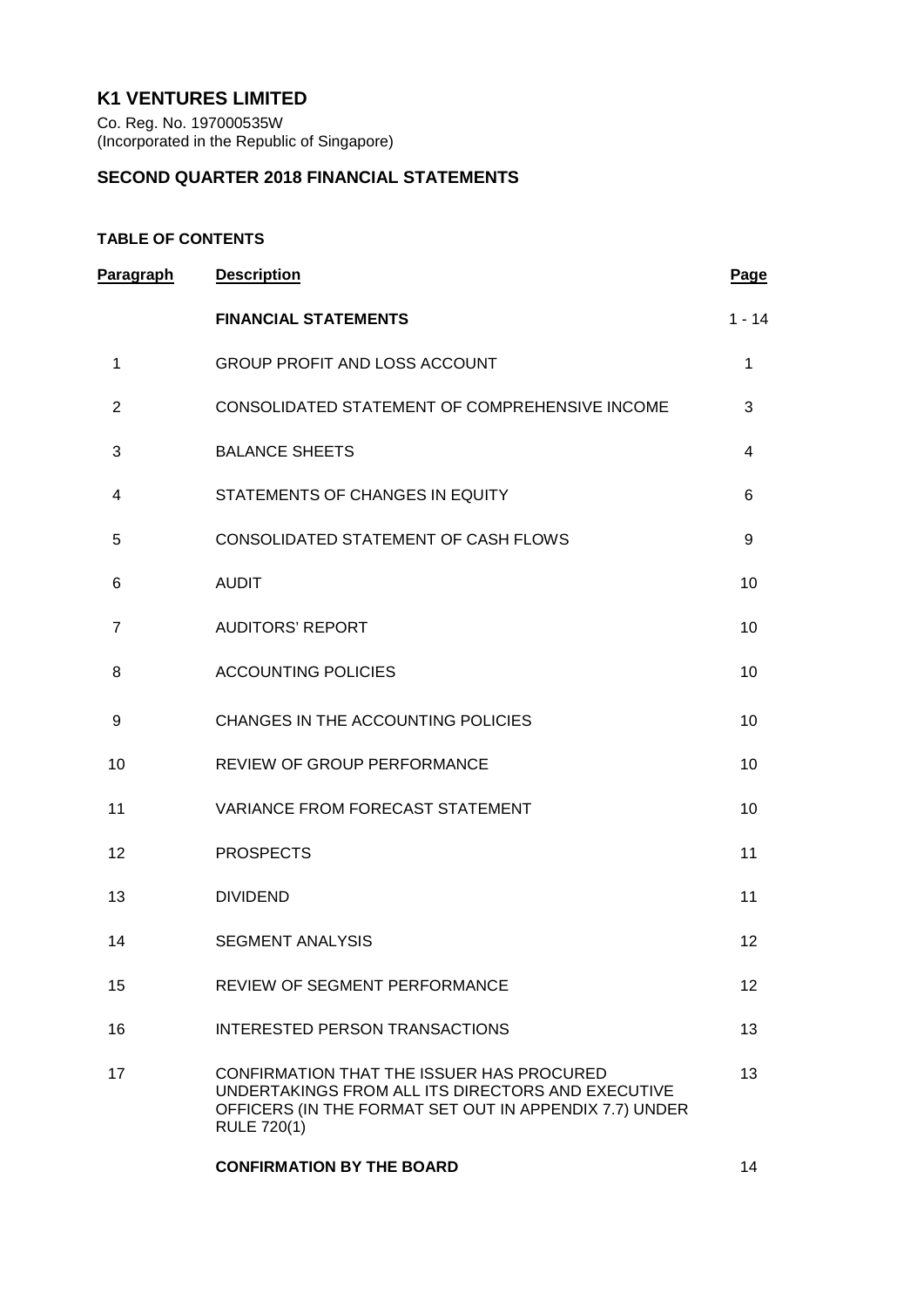# **K1 VENTURES LIMITED**

## **SECOND QUARTER 2018 FINANCIAL STATEMENTS**

## **UNAUDITED RESULTS FOR SECOND QUARTER AND HALF YEAR ENDED 31 DECEMBER 2017**

The Directors of **k1 Ventures Limited** advise the following unaudited results of the Group for the second quarter and half year ended 31 December 2017.

#### **1. GROUP PROFIT AND LOSS ACCOUNT for the second quarter and half year ended 31 December 2017**

|                                                                      |                      | <b>Second Quarter</b>                 |                                       |                           | <b>Half Year</b>                      |                                       |                            |  |
|----------------------------------------------------------------------|----------------------|---------------------------------------|---------------------------------------|---------------------------|---------------------------------------|---------------------------------------|----------------------------|--|
|                                                                      | <b>Note</b>          | 1 Oct 17<br>to<br>31 Dec 17<br>\$'000 | 1 Oct 16<br>to<br>31 Dec 16<br>\$'000 | $+/(-)$<br>$\%$           | 1 Jul 17<br>to<br>31 Dec 17<br>\$'000 | 1 Jul 16<br>to<br>31 Dec 16<br>\$'000 | $+$ /(-)<br>$\%$           |  |
| <b>Revenue</b>                                                       | 1a                   | 1,510                                 | 3,502                                 | (56.9)                    | 3,942                                 | 15,808                                | (75.1)                     |  |
| Staff costs<br>Other operating income/                               |                      | (406)                                 | (120)                                 | 238.3                     | (462)                                 | (171)                                 | 170.2                      |  |
| (expenses)                                                           |                      | (3, 467)                              | 4,224                                 | NM                        | 6,337                                 | 3,447                                 | 83.8                       |  |
| Profit/(loss) before tax<br>Taxation<br>Profit/(loss) for the period | 1 <sub>b</sub><br>1c | (2, 363)<br>(703)<br>(3,066)          | 7,606<br>(997)<br>6,609               | <b>NM</b><br>(29.5)<br>NM | 9,817<br>(1,269)<br>8,548             | 19,084<br>(1,978)<br>17,106           | (48.6)<br>(35.8)<br>(50.0) |  |
| Attributable to:<br>Shareholders of the Company                      |                      | (3,066)                               | 6,609                                 | <b>NM</b>                 | 8,548                                 | 17,106                                | (50.0)                     |  |
| <b>EBITDA</b> *                                                      |                      | (2, 363)                              | 7,606                                 | NM                        | 9,817                                 | 19,084                                | (48.6)                     |  |
| Earnings/(loss) per ordinary share                                   |                      |                                       |                                       |                           |                                       |                                       |                            |  |
| - basic                                                              | 1d                   | $(0.71)$ cts                          | $1.53$ cts                            | <b>NM</b>                 | 1.97 cts                              | 3.95 cts                              | (50.1)                     |  |
| - diluted                                                            | 1 <sub>d</sub>       | $(0.71)$ cts                          | $1.53$ cts                            | <b>NM</b>                 | 1.97 cts                              | 3.95 cts                              | (50.1)                     |  |

*\* EBITDA is defined as profit/(loss) before tax, finance expenses, depreciation and amortization*

*NM - Not meaningful*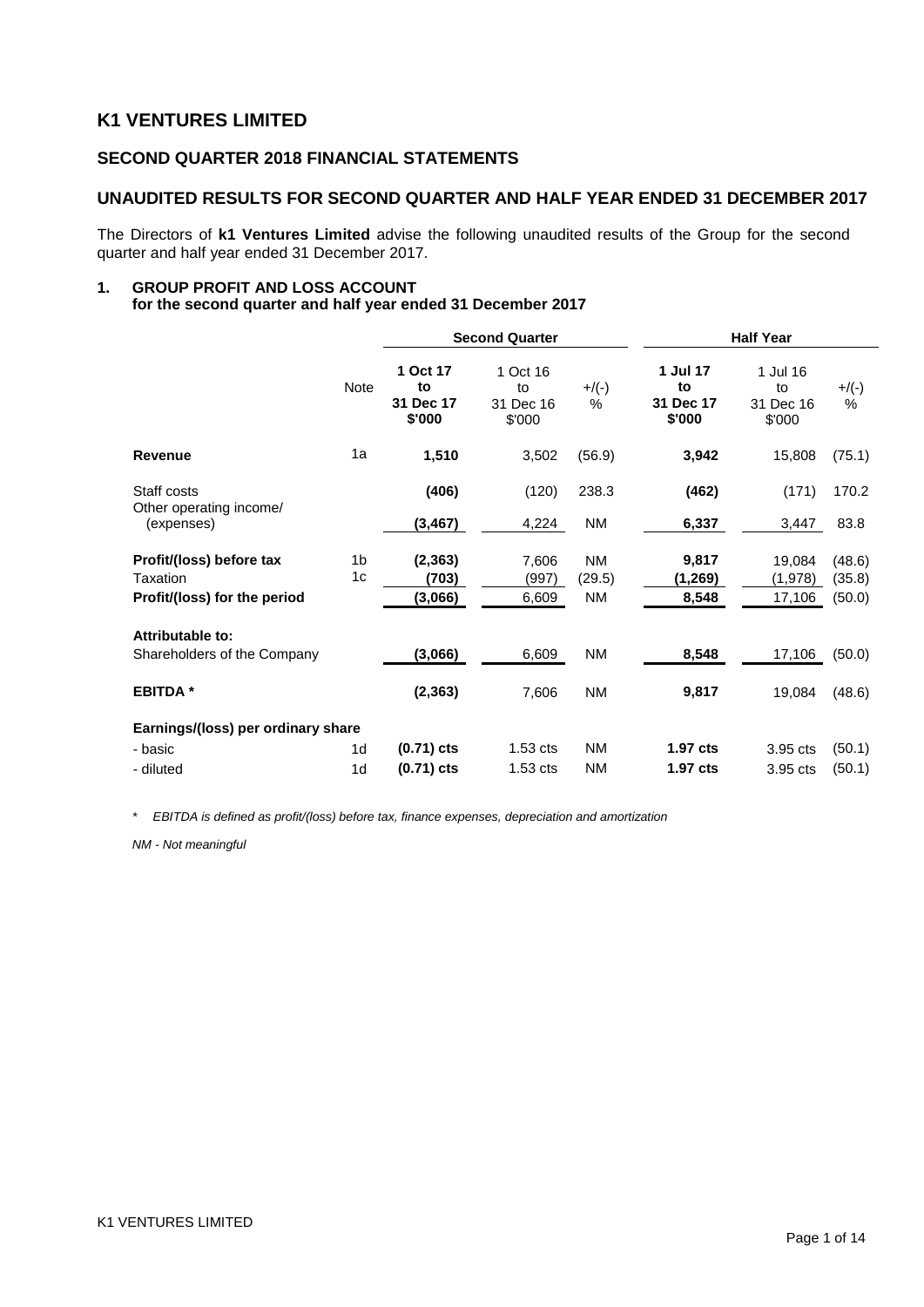## **NOTES TO GROUP PROFIT AND LOSS ACCOUNT**

## 1a. Breakdown of revenue

|                   |                                       | <b>Second Quarter</b>                 |               | <b>Half Year</b>                      |                                       |               |
|-------------------|---------------------------------------|---------------------------------------|---------------|---------------------------------------|---------------------------------------|---------------|
|                   | 1 Oct 17<br>to<br>31 Dec 17<br>\$'000 | 1 Oct 16<br>to<br>31 Dec 16<br>\$'000 | $+$ /(-)<br>% | 1 Jul 17<br>to<br>31 Dec 17<br>\$'000 | 1 Jul 16<br>to<br>31 Dec 16<br>\$'000 | $+$ /(-)<br>% |
| Investment income | 1,268                                 | 3,432                                 | (63.1)        | 3,650                                 | 15,676                                | (76.7)        |
| Interest income   | 242                                   | 70                                    | 245.7         | 292                                   | 132                                   | 121.2         |
|                   | 1,510                                 | 3,502                                 | (56.9)        | 3,942                                 | 15,808                                | (75.1)        |

#### 1b. Pre-tax profit/(loss) of the Group is arrived at after crediting/(charging) the following:

|                                                                                            |                                       | <b>Second Quarter</b>                 | <b>Half Year</b> |                                       |                                       |                           |
|--------------------------------------------------------------------------------------------|---------------------------------------|---------------------------------------|------------------|---------------------------------------|---------------------------------------|---------------------------|
|                                                                                            | 1 Oct 17<br>to<br>31 Dec 17<br>\$'000 | 1 Oct 16<br>to<br>31 Dec 16<br>\$'000 | $+$ /(-)<br>$\%$ | 1 Jul 17<br>to<br>31 Dec 17<br>\$'000 | 1 Jul 16<br>to<br>31 Dec 16<br>\$'000 | $+$ /(-)<br>$\frac{0}{0}$ |
| Foreign exchange (loss)/gain<br>Foreign exchange translation<br>realised on liquidation of | (534)                                 | 5,063                                 | <b>NM</b>        | (1,533)                               | 6,474                                 | <b>NM</b>                 |
| subsidiaries<br>Fair value (loss)/gain on<br>investment reclassified from                  | 1,565                                 | 316                                   | 395.3            | 1,511                                 | 484                                   | 212.2                     |
| the comprehensive income to<br>profit and loss account<br>NM - Not meaningful              | (33)                                  | ٠                                     | <b>NM</b>        | 12,198                                |                                       | <b>NM</b>                 |

1c. Group taxation in the current year includes a write-back of tax in respect of prior years at a whollyowned subsidiary.

## 1d. Earnings/(loss) per ordinary share

|                                                                                                              | 1 Oct 17<br>to<br>31 Dec 17 | 1 Oct 16<br>to<br>31 Dec 16 | $+$ /(-)<br>% | 1 Jul 17<br>to<br>31 Dec 17 | 1 Jul 16<br>to<br>31 Dec 16 | $+$ /(-)<br>$\%$ |
|--------------------------------------------------------------------------------------------------------------|-----------------------------|-----------------------------|---------------|-----------------------------|-----------------------------|------------------|
| Earnings/(loss) per ordinary share of the Group based<br>on net profit/(loss) attributable to shareholders:- |                             |                             |               |                             |                             |                  |
| Based on weighted average number of shares                                                                   | $(0.71)$ cts                | $1.53$ cts                  | <b>NM</b>     | $1.97$ cts                  | 3.95 cts                    | (50.1)           |
| - Weighted average number of shares ('000)                                                                   | 433,124                     | 433,124                     | ۰             | 433,124                     | 433,124                     |                  |

*NM - Not meaningful*

The fully diluted earnings/(loss) per ordinary share is the same as the basic earnings/(loss) per ordinary share as there is no dilutive potential ordinary shares.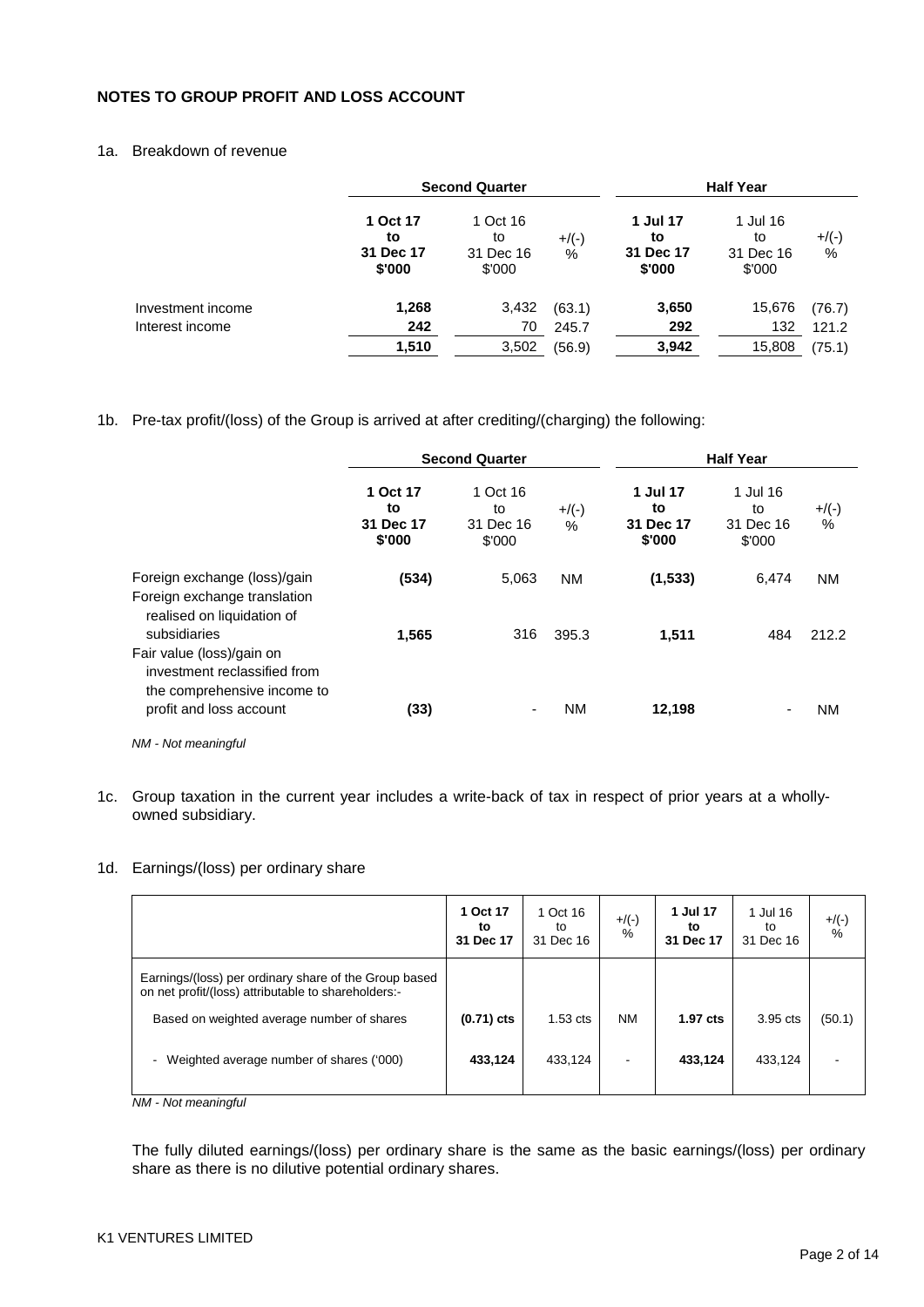## **2. CONSOLIDATED STATEMENT OF COMPREHENSIVE INCOME for the second quarter and half year ended 31 December 2017**

|                                                                                                             |                                       | <b>Second Quarter</b>                 |                  | <b>Half Year</b>                      |                                       |               |  |
|-------------------------------------------------------------------------------------------------------------|---------------------------------------|---------------------------------------|------------------|---------------------------------------|---------------------------------------|---------------|--|
|                                                                                                             | 1 Oct 17<br>to<br>31 Dec 17<br>\$'000 | 1 Oct 16<br>to<br>31 Dec 16<br>\$'000 | $+$ /(-)<br>$\%$ | 1 Jul 17<br>to<br>31 Dec 17<br>\$'000 | 1 Jul 16<br>to<br>31 Dec 16<br>\$'000 | $+$ /(-)<br>% |  |
| Profit/(loss) for the period                                                                                | (3,066)                               | 6,609                                 | <b>NM</b>        | 8,548                                 | 17,106                                | (50.0)        |  |
| Items that may be reclassified<br>subsequently to profit or loss:                                           |                                       |                                       |                  |                                       |                                       |               |  |
| Fair value changes on available-<br>for-sale assets realised &<br>transferred to<br>profit and loss account |                                       |                                       | <b>NM</b>        | (12, 368)                             |                                       | <b>NM</b>     |  |
| Exchange differences arising<br>on consolidation                                                            | (1, 925)                              | 5,471                                 | <b>NM</b>        | (4,744)                               | 6,719                                 | <b>NM</b>     |  |
| Reclassification of currency<br>translation reserve to profit or<br>loss on liquidation of<br>subsidiaries  | (1, 565)                              | (316)                                 | 395.3            | (1, 511)                              | (484)                                 | 212.2         |  |
| <b>Other comprehensive</b><br>income for the period                                                         | (3, 490)                              | 5,155                                 | <b>NM</b>        | (18, 623)                             | 6,235                                 | <b>NM</b>     |  |
| <b>Total comprehensive</b><br>income for the period                                                         | (6, 556)                              | 11,764                                | <b>NM</b>        | (10, 075)                             | 23,341                                | <b>NM</b>     |  |
| Attributable to:<br>Shareholders of the Company                                                             | (6, 556)                              | 11,764                                | <b>NM</b>        | (10, 075)                             | 23,341                                | <b>NM</b>     |  |

*NM - Not meaningful*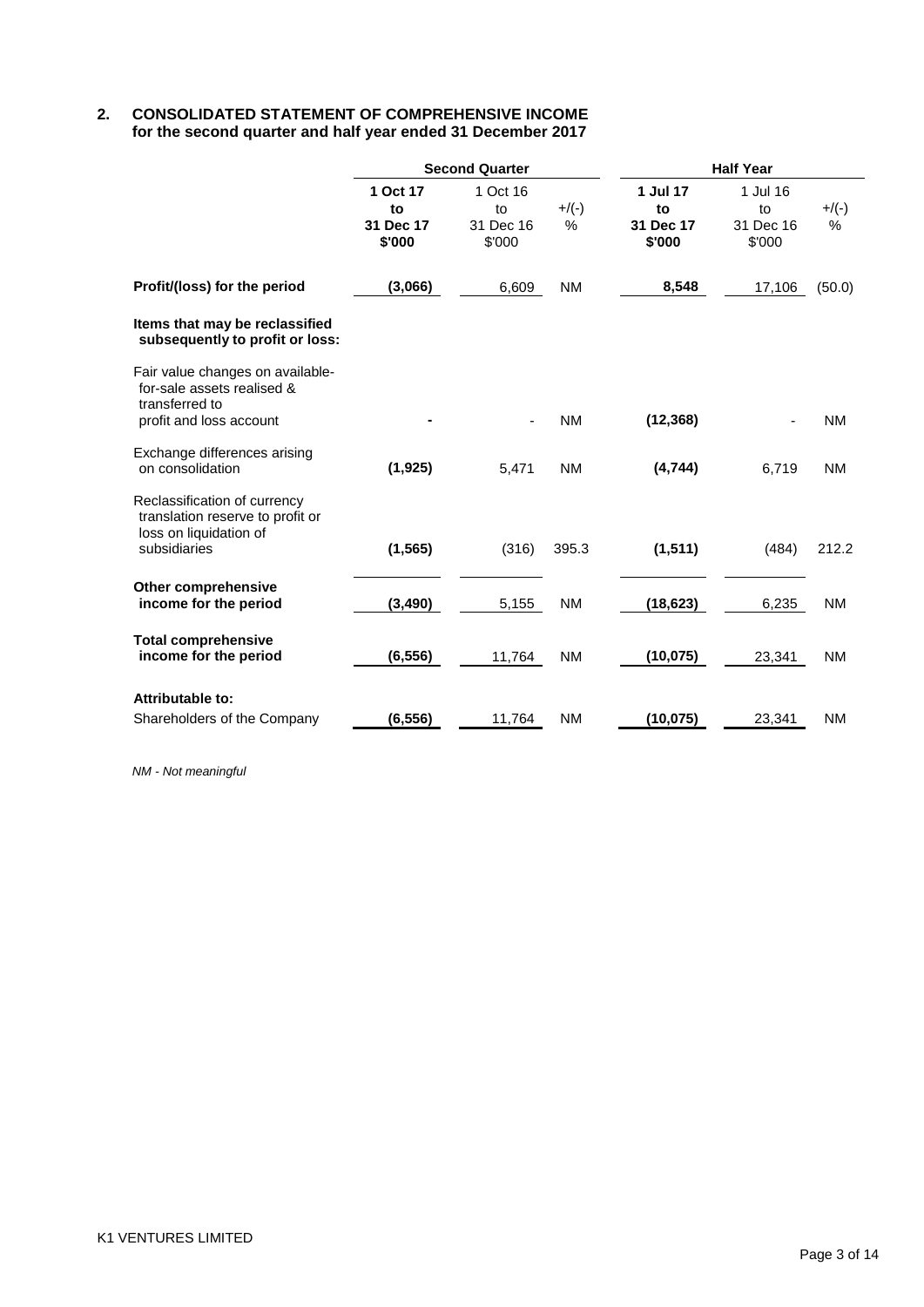# **3. BALANCE SHEETS as at 31 December 2017**

|                                                                                                                                                   |                                  | Group                                  | Company                          |                                             |  |
|---------------------------------------------------------------------------------------------------------------------------------------------------|----------------------------------|----------------------------------------|----------------------------------|---------------------------------------------|--|
|                                                                                                                                                   | As at<br>31 Dec 17<br>\$'000     | As at<br>30 Jun 17<br>\$'000           | As at<br>31 Dec 17<br>\$'000     | As at<br>30 Jun 17<br>\$'000                |  |
| <b>Share capital</b><br><b>Reserves</b>                                                                                                           | 18<br>159,776                    | 131,471<br>198,004                     | 18<br>158,804                    | 131,471<br>35,015                           |  |
| Share capital & reserves                                                                                                                          | 159,794                          | 329,475                                | 158,822                          | 166,486                                     |  |
| <b>Represented by:</b><br><b>Subsidiaries</b>                                                                                                     |                                  |                                        |                                  | 55,526<br>55,526                            |  |
| <b>Current assets</b><br>Debtors<br>Short term investment<br>Amounts due from subsidiaries<br>Note receivable<br>Bank balances, deposits and cash | 3,290<br>162,111<br>165,401      | 13,969<br>303,688<br>54,652<br>372,309 | 3,290<br>159,234<br>162,524      | 11,049<br>32<br>69,498<br>34,355<br>114,934 |  |
| <b>Current liabilities</b><br>Creditors<br>Provision for taxation<br><b>Net current assets</b>                                                    | 470<br>5,137<br>5,607<br>159,794 | 34,557<br>8,277<br>42,834<br>329,475   | 425<br>3,277<br>3,702<br>158,822 | 598<br>3,376<br>3,974<br>110,960            |  |
| <b>Net assets</b>                                                                                                                                 | 159,794                          | 329,475                                | 158,822                          | 166,486                                     |  |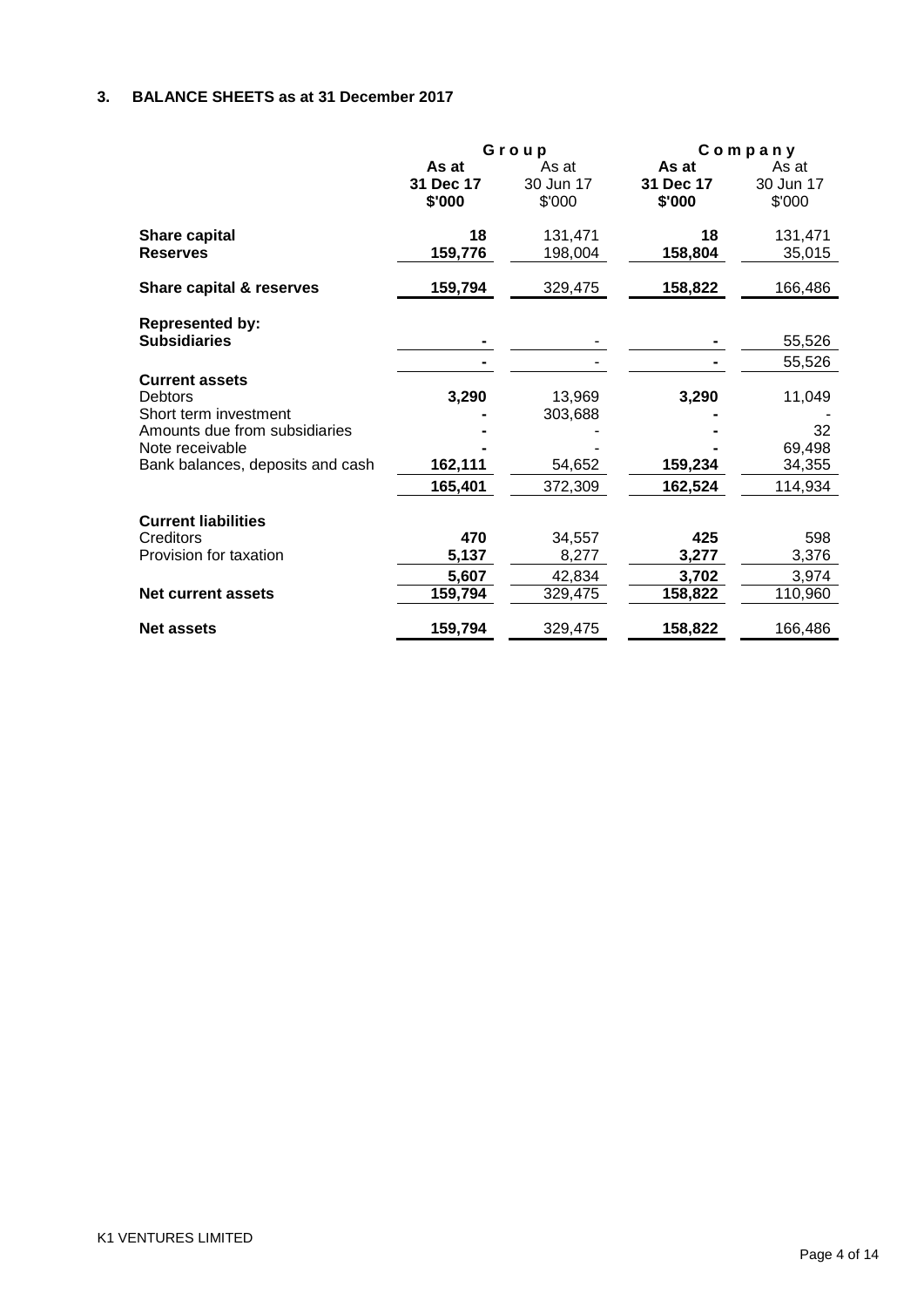#### **NOTES TO BALANCE SHEETS**

3a. Group's borrowings and debt securities

As at 31 December 2017, the Group did not have any borrowing (30 June 2017: Nil).

#### 3b. Net asset value

|                                                  |           | <b>GROUP</b> |           | <b>COMPANY</b> |           |           |
|--------------------------------------------------|-----------|--------------|-----------|----------------|-----------|-----------|
|                                                  | As at     | As at        |           | As at          | As at     |           |
|                                                  | 31 Dec 17 | 30 Jun 17    | $+/(-)$ % | 31 Dec 17      | 30 Jun 17 | $+$ /(-)% |
|                                                  |           |              |           |                |           |           |
| Net asset value<br>per ordinary share #          | \$0.37    | \$0.76       | (51.3)    | \$0.37         | \$0.38    | (2.6)     |
| Net tangible asset value<br>per ordinary share # | \$0.37    | \$0.76       | (51.3)    | \$0.37         | \$0.38    | (2.6)     |

# Based on issued share capital of 433,123,585 ordinary shares as at the end of the financial period (30 June 2017: 433,123,585).

#### 3c. Balance sheet review

Group shareholders' funds decreased from \$329.5 million at 30 June 2017 to \$159.8 million at 31 December 2017 due mainly to distributions to shareholders of \$159.6 million.

Group total assets decreased from \$372.3 million at 30 June 2017 to \$165.4 million at 31 December 2017 driven by the sale of investments, and distributions to shareholders of \$159.6 million. The increase in cash was due to the disposal of the Group's entire interest in Guggenheim Capital, LLC ("Guggenheim") which took place on 17 November 2017 for a gross cash consideration of approximately US\$221 million, which is prior to any deductions for U.S. income taxes and the Greenstreet carried interest. The decrease in debtors is attributable to the release of escrowed funds pertaining to the 2014 disposal of Long Haul Holdings Corp.

Group total liabilities decreased from \$42.8 million at 30 June 2017 to \$5.6 million at 31 December 2017, due to the payment of accrued liabilities and U.S. income taxes.

The increase in Company cash was driven by approximately \$208.8 million received from the voluntary liquidation of its wholly-owned subsidiary, FSHCO Holdings Pte. Ltd., and the repayment of a note receivable from its wholly-owned subsidiary, DFS Holdings I Corp, reduced by distributions to shareholders of \$159.6 million.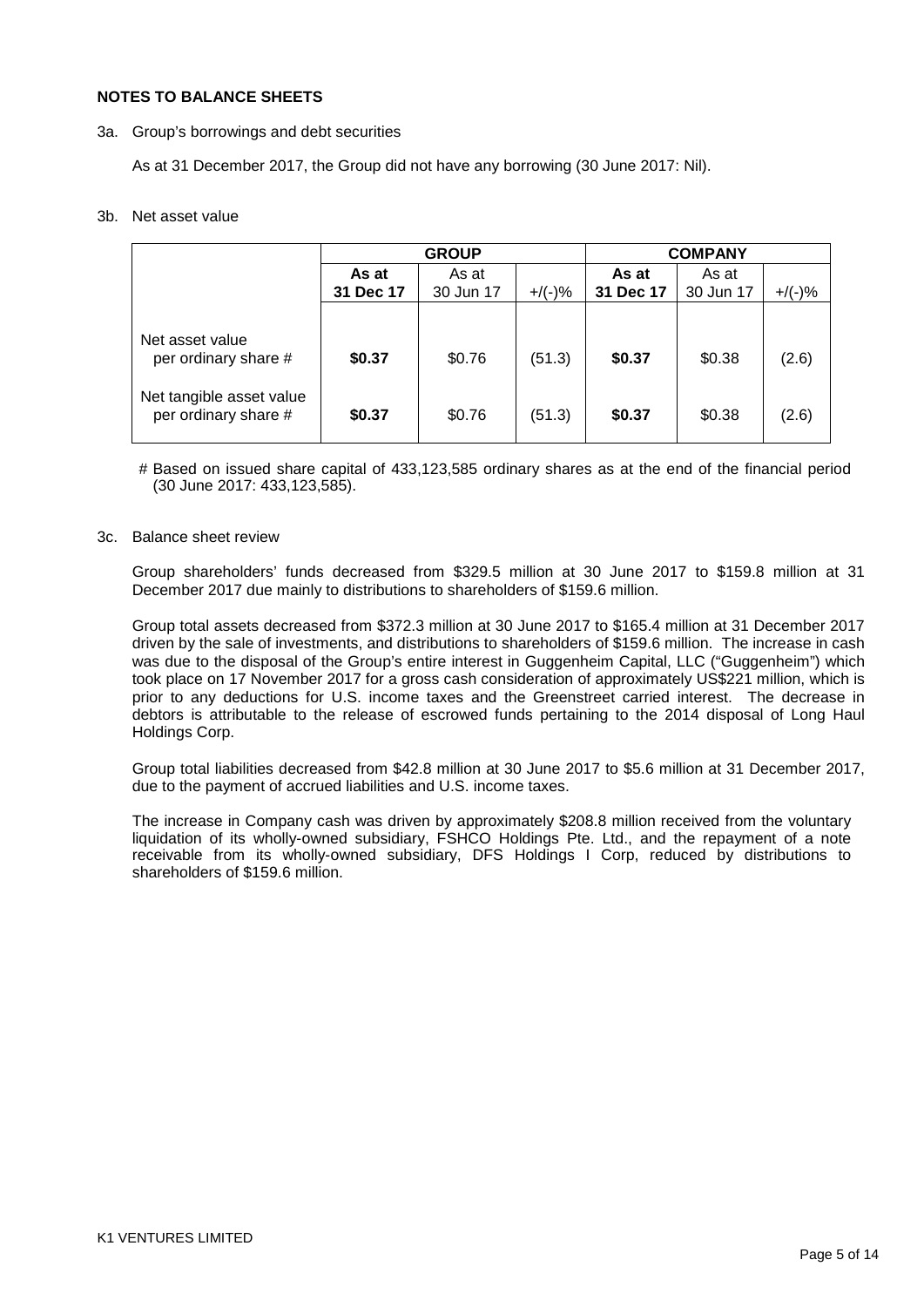## **4. STATEMENTS OF CHANGES IN EQUITY for the second quarter and half year ended 31 December 2017**

## 4a. Group Statement of Changes in Equity

|                                                            |                |                   | Attributable to owners of the Company |                 |                 |
|------------------------------------------------------------|----------------|-------------------|---------------------------------------|-----------------|-----------------|
|                                                            |                |                   | Foreign                               |                 |                 |
|                                                            |                |                   | <b>Exchange</b>                       |                 | <b>Share</b>    |
|                                                            | <b>Share</b>   | <b>Fair Value</b> | <b>Translation</b>                    | Revenue         | Capital &       |
|                                                            | <b>Capital</b> | <b>Reserve</b>    | <b>Account</b>                        | <b>Reserves</b> | <b>Reserves</b> |
|                                                            | \$'000         | \$'000            | \$'000                                | \$'000          | \$'000          |
| 2018                                                       |                |                   |                                       |                 |                 |
| As at 1 July 2017                                          | 131,471        | 12,368            | 6,268                                 | 179,368         | 329,475         |
| Total comprehensive income for first<br>quarter            |                |                   |                                       |                 |                 |
| Profit for first quarter                                   |                |                   |                                       | 11,614          | 11,614          |
| Other comprehensive income*                                |                | (12, 368)         | (2,765)                               |                 | (15, 133)       |
| Total comprehensive income for first                       |                |                   |                                       |                 |                 |
| quarter                                                    |                | (12, 368)         | (2,765)                               | 11,614          | (3, 519)        |
| As at 30 September 2017                                    | 131,471        | $\blacksquare$    | 3,503                                 | 190,982         | 325,956         |
| Total comprehensive income for second<br>quarter           |                |                   |                                       |                 |                 |
| Loss for second quarter                                    |                |                   |                                       | (3,066)         | (3,066)         |
| Other comprehensive income*                                |                |                   | (3, 490)                              |                 | (3, 490)        |
| Total comprehensive income for second                      |                |                   |                                       |                 |                 |
| quarter                                                    |                |                   | (3, 490)                              | (3,066)         | (6, 556)        |
| Transactions with owners, recognised<br>directly in equity |                |                   |                                       |                 |                 |
| Dividend paid                                              |                |                   |                                       | (28, 153)       | (28, 153)       |
| Capital distribution                                       | (131, 453)     |                   |                                       |                 | (131, 453)      |
| <b>Total transactions with owners</b>                      | (131, 453)     | $\blacksquare$    | $\blacksquare$                        | (28, 153)       | (159, 606)      |
|                                                            |                |                   |                                       |                 |                 |
| As at 31 December 2017                                     | 18             | $\blacksquare$    | 13                                    | 159,763         | 159,794         |
| 2017                                                       |                |                   |                                       |                 |                 |
| As at 1 July 2016                                          | 163,955        | (119)             | 5,848                                 | 38,048          | 207,732         |
| Total comprehensive income for first<br>quarter            |                |                   |                                       |                 |                 |
| Profit for first quarter                                   |                |                   |                                       | 10,497          | 10,497          |
| Other comprehensive income*                                |                |                   | 1,080                                 |                 | 1,080           |
| Total comprehensive income for first                       |                |                   |                                       |                 |                 |
| quarter                                                    |                |                   | 1,080                                 | 10,497          | 11,577          |
| As at 30 September 2016                                    |                |                   |                                       |                 |                 |
|                                                            | 163,955        | (119)             | 6,928                                 | 48,545          | 219,309         |
| Total comprehensive income for second<br>quarter           |                |                   |                                       |                 |                 |
| Profit for second quarter                                  |                |                   |                                       | 6,609           | 6,609           |
| Other comprehensive income*                                |                |                   | 5,155                                 |                 | 5,155           |
| Total comprehensive income for second                      |                |                   |                                       |                 |                 |
| quarter                                                    |                |                   | 5,155                                 | 6,609           | 11,764          |
| Transactions with owners, recognised<br>directly in equity |                |                   |                                       |                 |                 |
| Dividend paid                                              |                |                   |                                       | (8,662)         | (8,662)         |
| Capital distribution                                       | (32, 484)      |                   | ٠                                     |                 | (32, 484)       |
| <b>Total transactions with owners</b>                      | (32, 484)      |                   |                                       | (8,662)         | (41, 146)       |
|                                                            |                |                   |                                       |                 |                 |
| As at 31 December 2016                                     | 131,471        | (119)             | 12,083                                | 46,492          | 189,927         |

∗ Details of other comprehensive income have been included in the consolidated statement of comprehensive income.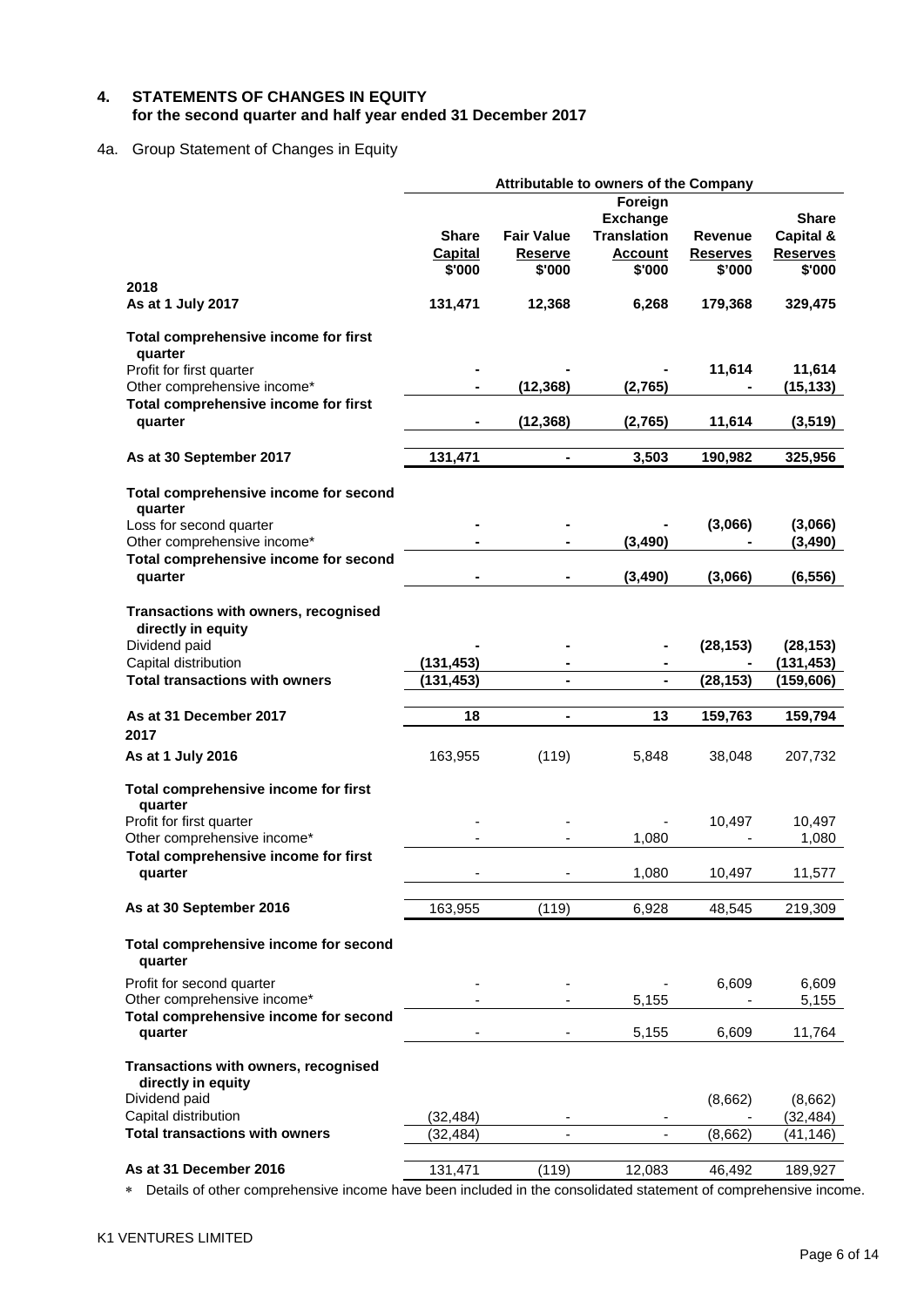# 4b. Statement of Changes in Equity of the Company

|                                                                        | <b>Share</b><br>Capital<br>\$'000 | <b>Fair Value</b><br><b>Reserve</b><br>\$'000 | <b>Revenue</b><br><b>Reserves</b><br>\$'000 | Total<br>\$'000     |
|------------------------------------------------------------------------|-----------------------------------|-----------------------------------------------|---------------------------------------------|---------------------|
| 2018<br>As at 1 July 2017                                              |                                   |                                               |                                             |                     |
| Total comprehensive income for first quarter                           | 131,471                           |                                               | 35,015                                      | 166,486             |
| Loss for first quarter<br>Total comprehensive income for first quarter |                                   |                                               | (1, 270)<br>(1, 270)                        | (1,270)<br>(1, 270) |
|                                                                        |                                   |                                               |                                             |                     |
| As at 30 September 2017                                                | 131,471                           | ÷,                                            | 33,745                                      | 165,216             |
| Total comprehensive income for second<br>quarter                       |                                   |                                               |                                             |                     |
| Profit for second quarter                                              |                                   |                                               | 153,212                                     | 153,212             |
| Total comprehensive income for second<br>quarter                       |                                   |                                               | 153,212                                     | 153,212             |
| Transactions with owners, recognised                                   |                                   |                                               |                                             |                     |
| directly in equity<br>Dividend paid                                    |                                   |                                               | (28, 153)                                   | (28, 153)           |
| Capital distribution<br><b>Total transactions with owners</b>          | (131, 453)                        |                                               |                                             | (131, 453)          |
|                                                                        | (131, 453)                        | $\blacksquare$                                | (28, 153)                                   | (159,606)           |
| As at 31 December 2017                                                 | 18                                | $\blacksquare$                                | 158,804                                     | 158,822             |
|                                                                        |                                   |                                               |                                             |                     |
| 2017                                                                   |                                   |                                               |                                             |                     |
| As at 1 July 2016                                                      | 163,955                           |                                               | 14,090                                      | 178,045             |
| Total comprehensive income for first quarter                           |                                   |                                               |                                             |                     |
| Profit for first quarter                                               |                                   | ٠                                             | 9,426                                       | 9,426               |
| Total comprehensive income for first quarter                           |                                   | $\blacksquare$                                | 9,426                                       | 9,426               |
| As at 30 September 2016                                                | 163,955                           | $\blacksquare$                                | 23,516                                      | 187,471             |
|                                                                        |                                   |                                               |                                             |                     |
| Total comprehensive income for second<br>quarter                       |                                   |                                               |                                             |                     |
| Profit for second quarter                                              |                                   |                                               | 4,812                                       | 4,812               |
| Total comprehensive income for second<br>quarter                       |                                   |                                               | 4,812                                       | 4,812               |
| Transactions with owners, recognised<br>directly in equity             |                                   |                                               |                                             |                     |
| Dividend paid                                                          |                                   |                                               | (8,662)                                     | (8,662)             |
| Capital distribution                                                   | (32, 484)                         |                                               |                                             | (32, 484)           |
| <b>Total transactions with owners</b>                                  | (32,484)                          | $\overline{\phantom{a}}$                      | (8,662)                                     | (41,146)            |
| As at 31 December 2016                                                 | 131,471                           | ÷,                                            | 19,666                                      | 151,137             |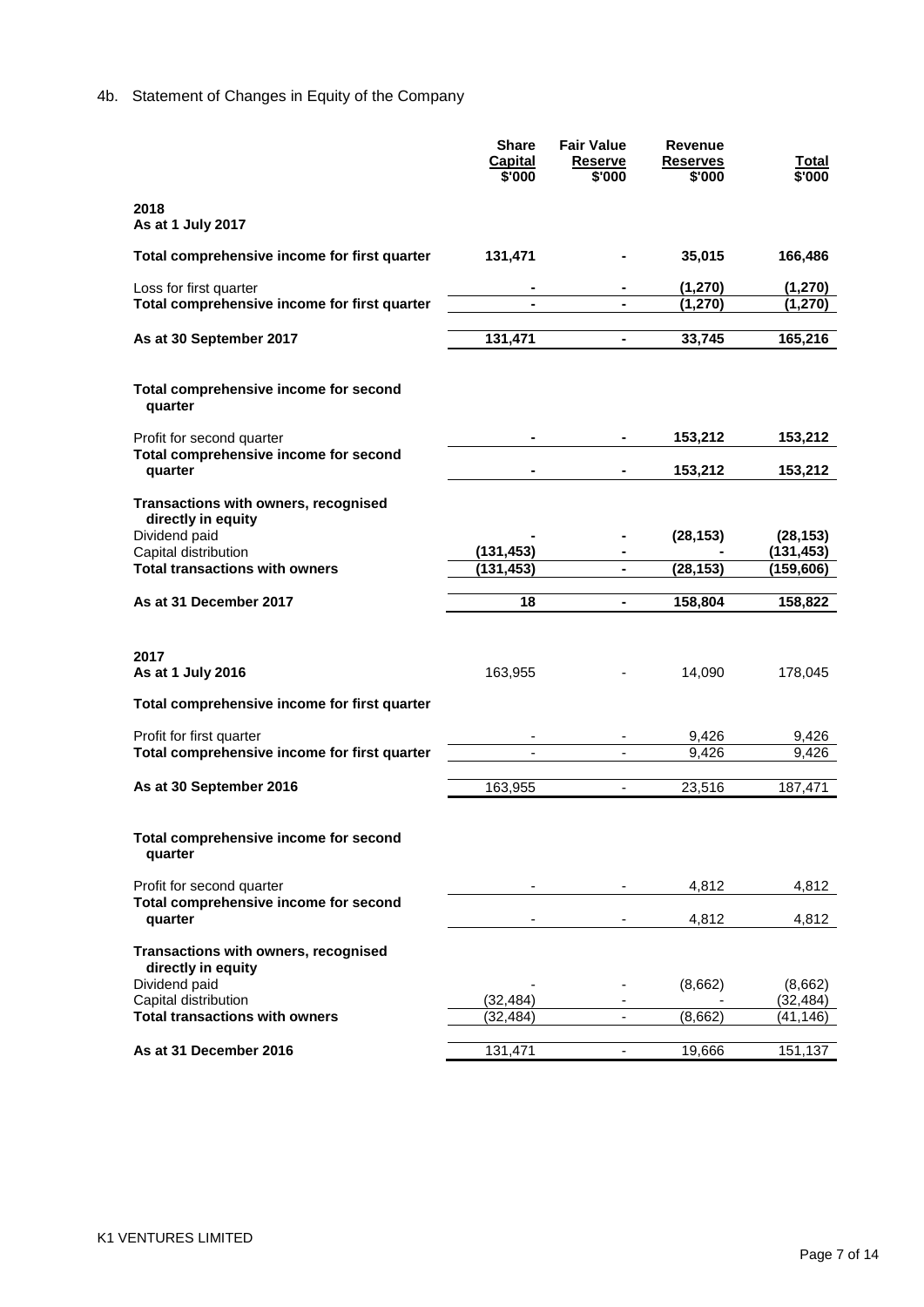#### 4c. Share capital

There were no shares issued during the period 30 September 2017 to 31 December 2017.

As at 31 December 2017, the total number of issued shares was 433,123,585 (30 June 2017: 433,123,585).

As at 31 December 2017, there was no option (31 December 2016: nil) to take up unissued ordinary shares of the Company.

As at 31 December 2017, the Company was not holding any treasury shares (31 December 2016: nil).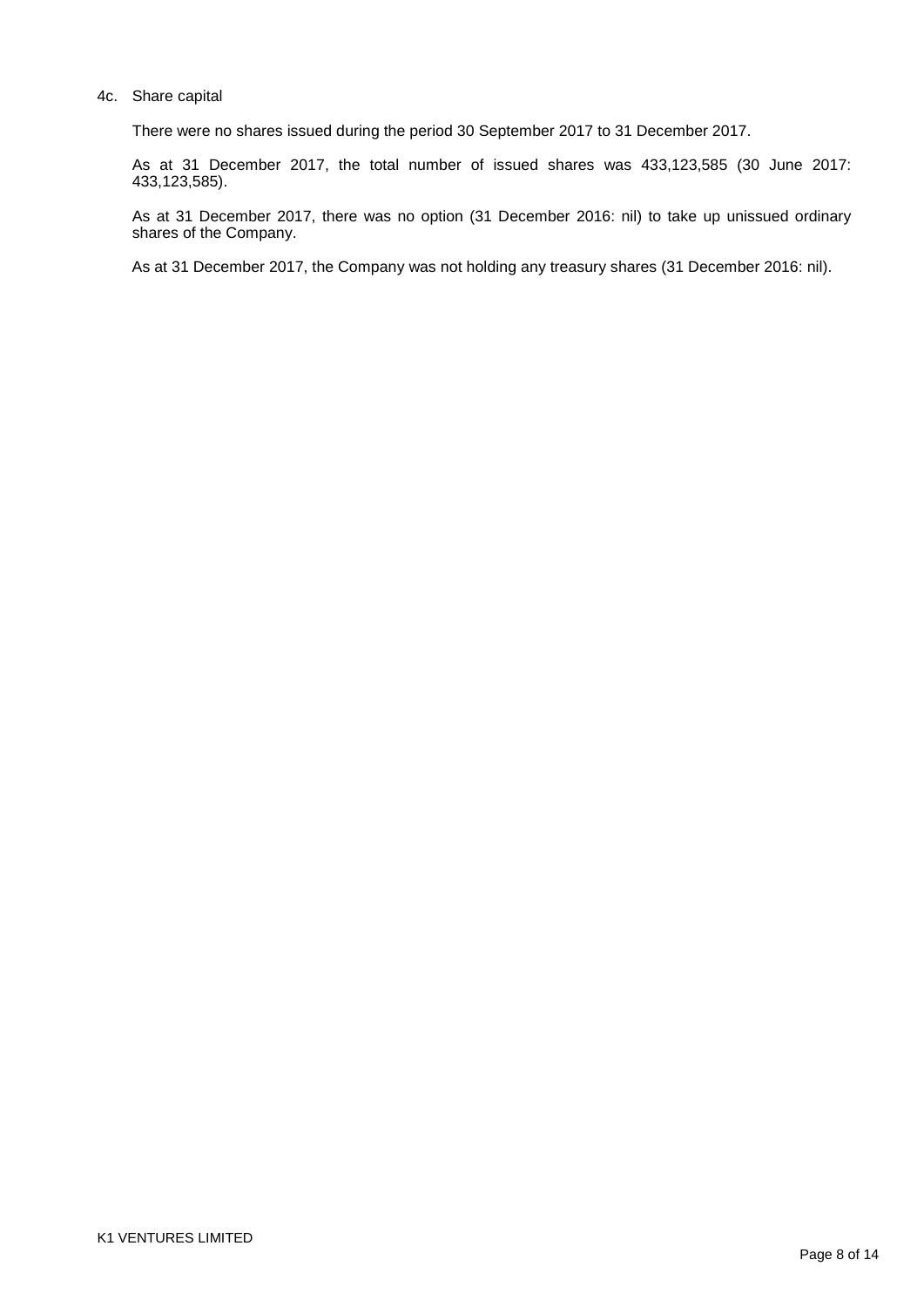## **5. CONSOLIDATED STATEMENT OF CASH FLOWS for the second quarter and half year ended 31 December 2017**

| 1 Oct 17<br>1 Jul 17<br>1 Jul 16<br>1 Oct 16<br><b>Note</b><br>to<br>to<br>to<br>to<br>31 Dec 16<br>31 Dec 17<br>31 Dec 16<br>31 Dec 17<br>\$'000<br>\$'000<br>\$'000<br>\$'000<br><b>CASH FLOWS FROM OPERATING ACTIVITIES</b><br>Profit/(loss) before tax<br>(2, 363)<br>7,606<br>9,817<br>19,084<br>Adjustments:<br>Amortised debt discount<br>(835)<br>(1, 563)<br>Exchange gain on liquidation of subsidiaries<br>(1, 565)<br>(316)<br>(1, 511)<br>(484)<br>Fair value loss/(gain) on investment reclassified<br>(12, 198)<br>33<br>from other comprehensive income to profit and<br>loss account<br>Unrealised foreign exchange differences<br>2,519<br>(6,671)<br>4,287<br>(8,003)<br>(1, 376)<br>Cash flow (used in)/from operations before<br>(216)<br>395<br>9,034<br>changes in working capital<br>Working capital changes:<br><b>Debtors</b><br>9,904<br>(495)<br>10,353<br>(363)<br>Creditors<br>(32,780)<br>(373)<br>(33,095)<br>(224)<br><b>Cash used in operations</b><br>(1,084)<br>8,447<br>(24, 252)<br>(22, 347)<br>Income taxes paid, net of refunds received<br>(2,038)<br>(3,617)<br>(1, 499)<br>(4,007)<br>Net cash (used in)/from operating activities<br>(27, 869)<br>(2,583)<br>6,409<br>(26, 354)<br><b>CASH FLOWS FROM INVESTING ACTIVITIES</b> |  | <b>Second Quarter</b> | <b>Half Year</b> |  |
|-----------------------------------------------------------------------------------------------------------------------------------------------------------------------------------------------------------------------------------------------------------------------------------------------------------------------------------------------------------------------------------------------------------------------------------------------------------------------------------------------------------------------------------------------------------------------------------------------------------------------------------------------------------------------------------------------------------------------------------------------------------------------------------------------------------------------------------------------------------------------------------------------------------------------------------------------------------------------------------------------------------------------------------------------------------------------------------------------------------------------------------------------------------------------------------------------------------------------------------------------------------------------------|--|-----------------------|------------------|--|
|                                                                                                                                                                                                                                                                                                                                                                                                                                                                                                                                                                                                                                                                                                                                                                                                                                                                                                                                                                                                                                                                                                                                                                                                                                                                             |  |                       |                  |  |
|                                                                                                                                                                                                                                                                                                                                                                                                                                                                                                                                                                                                                                                                                                                                                                                                                                                                                                                                                                                                                                                                                                                                                                                                                                                                             |  |                       |                  |  |
|                                                                                                                                                                                                                                                                                                                                                                                                                                                                                                                                                                                                                                                                                                                                                                                                                                                                                                                                                                                                                                                                                                                                                                                                                                                                             |  |                       |                  |  |
|                                                                                                                                                                                                                                                                                                                                                                                                                                                                                                                                                                                                                                                                                                                                                                                                                                                                                                                                                                                                                                                                                                                                                                                                                                                                             |  |                       |                  |  |
|                                                                                                                                                                                                                                                                                                                                                                                                                                                                                                                                                                                                                                                                                                                                                                                                                                                                                                                                                                                                                                                                                                                                                                                                                                                                             |  |                       |                  |  |
|                                                                                                                                                                                                                                                                                                                                                                                                                                                                                                                                                                                                                                                                                                                                                                                                                                                                                                                                                                                                                                                                                                                                                                                                                                                                             |  |                       |                  |  |
|                                                                                                                                                                                                                                                                                                                                                                                                                                                                                                                                                                                                                                                                                                                                                                                                                                                                                                                                                                                                                                                                                                                                                                                                                                                                             |  |                       |                  |  |
|                                                                                                                                                                                                                                                                                                                                                                                                                                                                                                                                                                                                                                                                                                                                                                                                                                                                                                                                                                                                                                                                                                                                                                                                                                                                             |  |                       |                  |  |
|                                                                                                                                                                                                                                                                                                                                                                                                                                                                                                                                                                                                                                                                                                                                                                                                                                                                                                                                                                                                                                                                                                                                                                                                                                                                             |  |                       |                  |  |
|                                                                                                                                                                                                                                                                                                                                                                                                                                                                                                                                                                                                                                                                                                                                                                                                                                                                                                                                                                                                                                                                                                                                                                                                                                                                             |  |                       |                  |  |
|                                                                                                                                                                                                                                                                                                                                                                                                                                                                                                                                                                                                                                                                                                                                                                                                                                                                                                                                                                                                                                                                                                                                                                                                                                                                             |  |                       |                  |  |
|                                                                                                                                                                                                                                                                                                                                                                                                                                                                                                                                                                                                                                                                                                                                                                                                                                                                                                                                                                                                                                                                                                                                                                                                                                                                             |  |                       |                  |  |
|                                                                                                                                                                                                                                                                                                                                                                                                                                                                                                                                                                                                                                                                                                                                                                                                                                                                                                                                                                                                                                                                                                                                                                                                                                                                             |  |                       |                  |  |
|                                                                                                                                                                                                                                                                                                                                                                                                                                                                                                                                                                                                                                                                                                                                                                                                                                                                                                                                                                                                                                                                                                                                                                                                                                                                             |  |                       |                  |  |
|                                                                                                                                                                                                                                                                                                                                                                                                                                                                                                                                                                                                                                                                                                                                                                                                                                                                                                                                                                                                                                                                                                                                                                                                                                                                             |  |                       |                  |  |
|                                                                                                                                                                                                                                                                                                                                                                                                                                                                                                                                                                                                                                                                                                                                                                                                                                                                                                                                                                                                                                                                                                                                                                                                                                                                             |  |                       |                  |  |
|                                                                                                                                                                                                                                                                                                                                                                                                                                                                                                                                                                                                                                                                                                                                                                                                                                                                                                                                                                                                                                                                                                                                                                                                                                                                             |  |                       |                  |  |
|                                                                                                                                                                                                                                                                                                                                                                                                                                                                                                                                                                                                                                                                                                                                                                                                                                                                                                                                                                                                                                                                                                                                                                                                                                                                             |  |                       |                  |  |
|                                                                                                                                                                                                                                                                                                                                                                                                                                                                                                                                                                                                                                                                                                                                                                                                                                                                                                                                                                                                                                                                                                                                                                                                                                                                             |  |                       |                  |  |
|                                                                                                                                                                                                                                                                                                                                                                                                                                                                                                                                                                                                                                                                                                                                                                                                                                                                                                                                                                                                                                                                                                                                                                                                                                                                             |  |                       |                  |  |
|                                                                                                                                                                                                                                                                                                                                                                                                                                                                                                                                                                                                                                                                                                                                                                                                                                                                                                                                                                                                                                                                                                                                                                                                                                                                             |  |                       |                  |  |
|                                                                                                                                                                                                                                                                                                                                                                                                                                                                                                                                                                                                                                                                                                                                                                                                                                                                                                                                                                                                                                                                                                                                                                                                                                                                             |  |                       |                  |  |
| Net proceeds from disposal and capital distribution                                                                                                                                                                                                                                                                                                                                                                                                                                                                                                                                                                                                                                                                                                                                                                                                                                                                                                                                                                                                                                                                                                                                                                                                                         |  |                       |                  |  |
| of investments<br>294,816<br>2,859<br>294,816<br>2,927                                                                                                                                                                                                                                                                                                                                                                                                                                                                                                                                                                                                                                                                                                                                                                                                                                                                                                                                                                                                                                                                                                                                                                                                                      |  |                       |                  |  |
| Net cash from investing activities<br>2,927<br>294,816<br>2,859<br>294,816                                                                                                                                                                                                                                                                                                                                                                                                                                                                                                                                                                                                                                                                                                                                                                                                                                                                                                                                                                                                                                                                                                                                                                                                  |  |                       |                  |  |
|                                                                                                                                                                                                                                                                                                                                                                                                                                                                                                                                                                                                                                                                                                                                                                                                                                                                                                                                                                                                                                                                                                                                                                                                                                                                             |  |                       |                  |  |
| <b>CASH FLOWS FROM FINANCING ACTIVITIES</b>                                                                                                                                                                                                                                                                                                                                                                                                                                                                                                                                                                                                                                                                                                                                                                                                                                                                                                                                                                                                                                                                                                                                                                                                                                 |  |                       |                  |  |
| (131, 453)<br>(131, 453)<br>Capital distribution<br>(32, 484)<br>(32, 484)                                                                                                                                                                                                                                                                                                                                                                                                                                                                                                                                                                                                                                                                                                                                                                                                                                                                                                                                                                                                                                                                                                                                                                                                  |  |                       |                  |  |
| Dividend paid to shareholders of the Company<br>(8,662)<br>(28, 153)<br>(8,662)<br>(28, 153)                                                                                                                                                                                                                                                                                                                                                                                                                                                                                                                                                                                                                                                                                                                                                                                                                                                                                                                                                                                                                                                                                                                                                                                |  |                       |                  |  |
| Net cash used in financing activities<br>(159, 606)<br>(159, 606)<br>(41, 146)<br>(41, 146)                                                                                                                                                                                                                                                                                                                                                                                                                                                                                                                                                                                                                                                                                                                                                                                                                                                                                                                                                                                                                                                                                                                                                                                 |  |                       |                  |  |
|                                                                                                                                                                                                                                                                                                                                                                                                                                                                                                                                                                                                                                                                                                                                                                                                                                                                                                                                                                                                                                                                                                                                                                                                                                                                             |  |                       |                  |  |
| Net increase/(decrease) in cash and cash                                                                                                                                                                                                                                                                                                                                                                                                                                                                                                                                                                                                                                                                                                                                                                                                                                                                                                                                                                                                                                                                                                                                                                                                                                    |  |                       |                  |  |
| equivalents<br>107,341<br>(40, 870)<br>(31, 810)<br>108,856                                                                                                                                                                                                                                                                                                                                                                                                                                                                                                                                                                                                                                                                                                                                                                                                                                                                                                                                                                                                                                                                                                                                                                                                                 |  |                       |                  |  |
| Cash and cash equivalents as at beginning of<br>55,521<br>63,380<br>54,652<br>53,670                                                                                                                                                                                                                                                                                                                                                                                                                                                                                                                                                                                                                                                                                                                                                                                                                                                                                                                                                                                                                                                                                                                                                                                        |  |                       |                  |  |
| period<br>Effects of exchange rate changes on cash and                                                                                                                                                                                                                                                                                                                                                                                                                                                                                                                                                                                                                                                                                                                                                                                                                                                                                                                                                                                                                                                                                                                                                                                                                      |  |                       |                  |  |
| (751)<br>(1, 397)<br>cash equivalents<br>3,075<br>3,725                                                                                                                                                                                                                                                                                                                                                                                                                                                                                                                                                                                                                                                                                                                                                                                                                                                                                                                                                                                                                                                                                                                                                                                                                     |  |                       |                  |  |
| Cash and cash equivalents at end of period<br>5a<br>162,111<br>25,585<br>162,111<br>25.585                                                                                                                                                                                                                                                                                                                                                                                                                                                                                                                                                                                                                                                                                                                                                                                                                                                                                                                                                                                                                                                                                                                                                                                  |  |                       |                  |  |

## **NOTE TO CONSOLIDATED STATEMENT OF CASH FLOWS**

5a. Bank balances, deposits and cash

|                                  | As at     | As at     |
|----------------------------------|-----------|-----------|
|                                  | 31 Dec 17 | 31 Dec 16 |
|                                  | \$'000    | \$'000    |
| Bank balances, deposits and cash | 3.268     | 18.470    |
| Deposits with related parties    | 158.843   | 7.115     |
| Cash and cash equivalents        | 162,111   | 25,585    |
|                                  |           |           |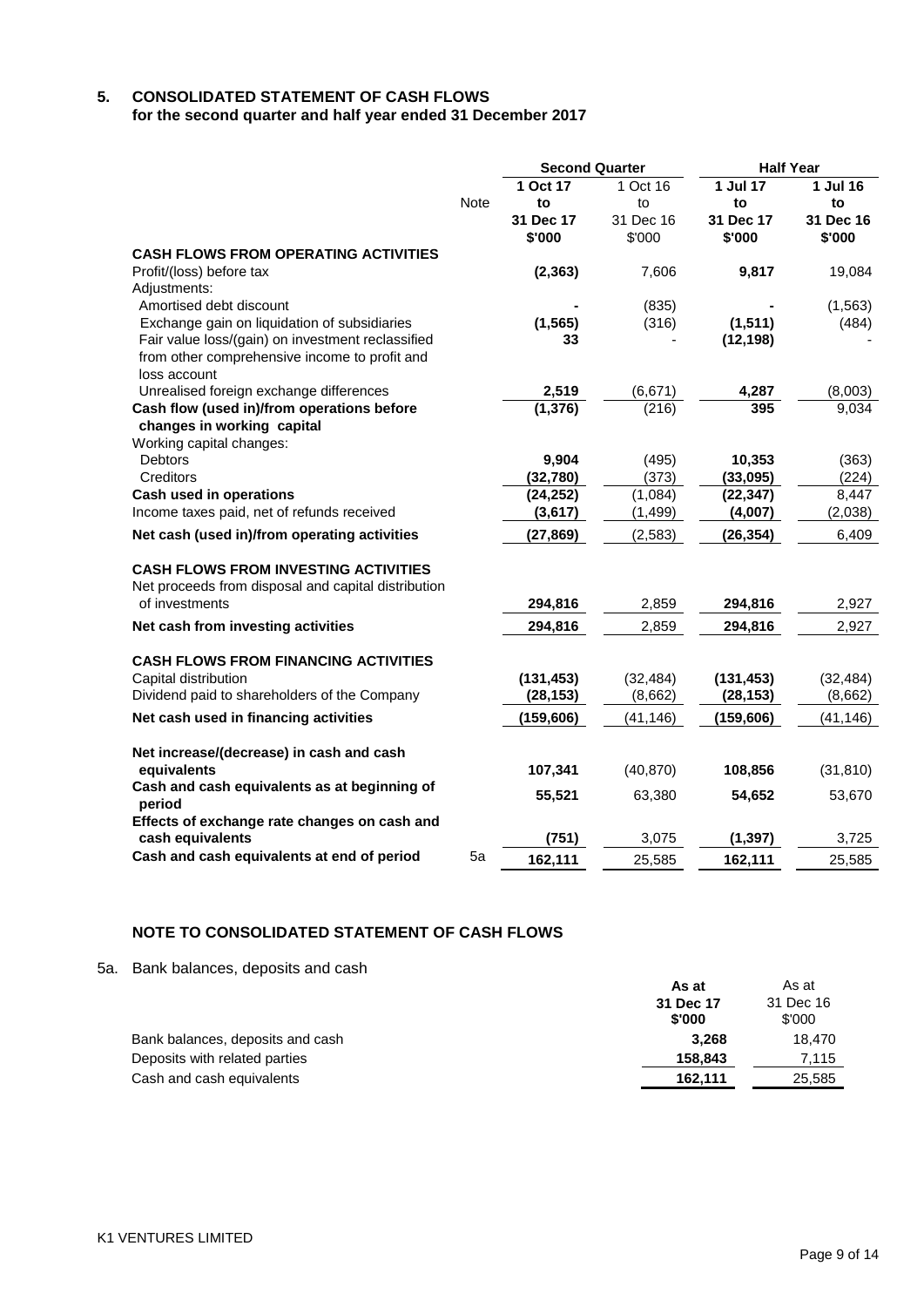### **6. AUDIT**

The financial statements have not been audited nor reviewed by the Company's auditors.

#### **7. AUDITORS' REPORT**

Not applicable

#### **8. ACCOUNTING POLICIES**

The Group has applied the same accounting policies and methods of computation in the financial statements for the current financial period compared with those of the audited financial statements as at 30 June 2017.

#### **9. CHANGES IN THE ACCOUNTING POLICIES**

The Group adopted the new/revised FRS that are relevant to the Group and effective for annual periods beginning on or after 1 July 2017. The adoption of these new and revised FRSs did not result in any substantial impact on the financial statements of the Group.

### **10. REVIEW OF GROUP PERFORMANCE**

For the second quarter, Group revenue of \$1.5 million was \$2.0 million below the comparable prior year quarter due to a decrease in investment income from Guggenheim. Group profit before tax for the second quarter decreased by \$10.0 million compared to the corresponding prior year quarter due mainly to an increase in other operating expense in the current period, and a foreign exchange gain recorded in the prior year of \$5.1 million.

Group revenue was \$3.9 million for first half year ended 31 December 2017 compared to \$15.8 million in the prior year period due to lower investment income from Guggenheim and Knowledge Universe Holdings, LLC.

Group profit before tax was \$9.8 million for the first half year ended 31 December 2017 compared to \$19.1 million in the corresponding prior year period. The decrease was due to lower investment income partially offset by a fair value gain associated with the Guggenheim investment of \$12.2 million reclassified from other comprehensive income. Other operating income includes a foreign exchange loss of \$1.5 million, as compared to a foreign exchange gain in the prior year of \$6.5 million. Group EBITDA for the half year ended 31 December 2017 of \$9.8 million was \$9.3 million below the prior year period due mainly to a decrease in investment income.

Group taxation was \$1.3 million for the half year ended 31 December 2017 compared to \$2.0 million in the prior year period due to a decrease in investment income and write-back of tax in respect of prior years. Group profit attributable to shareholders was \$8.5 million compared to \$17.1 million in the previous year period, and earnings per share were 1.97 cents.

In the opinion of the Directors, no factor has arisen between 31 December 2017 and the date of this report which would materially affect the results of the Group and the Company for the period just ended.

.

#### **11. VARIANCE FROM FORECAST STATEMENT**

No forecast for the half year ended 31 December 2017 was previously provided.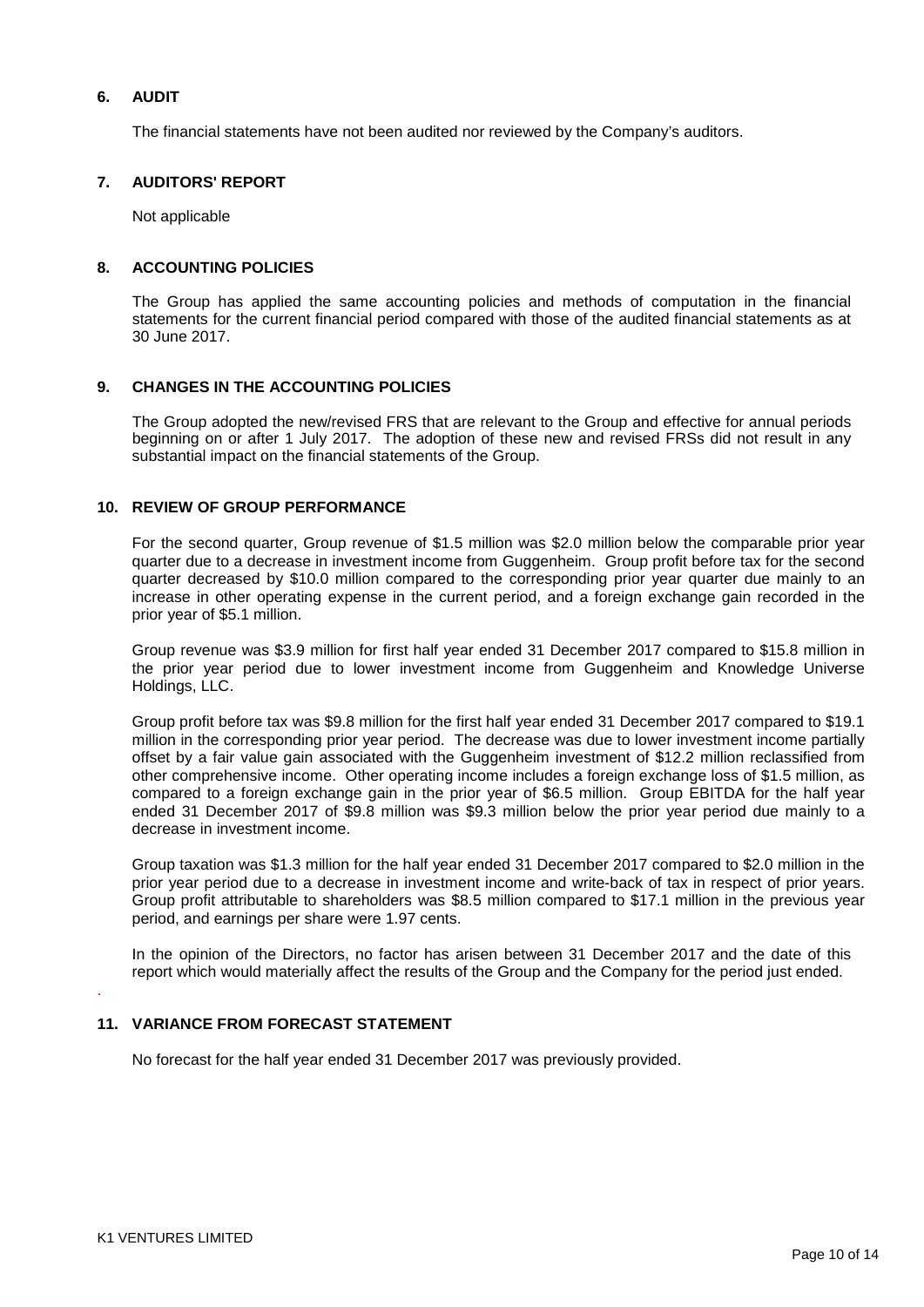### **12. PROSPECTS**

Completion of the divestment of the Company's entire ownership interests in Guggenheim Capital, LLC (the "Guggenheim Disposal"), took place on 17 November 2017. Following the completion of the Guggenheim Disposal, the Company has disposed of substantially all of its assets and property. To avoid any market speculation on the value of the Company, the Company has suspended the trading of its shares on and from 20 November 2017 for an indefinite period of time.

As announced previously, upon the distribution of excess cash to its shareholders, the Company will take steps to commence voluntary liquidation. The Company will, in compliance with its obligations under the Listing Manual of the Singapore Exchange Securities Trading Limited, make further announcement(s) and will seek shareholders' approval on such plans for the Company.

#### **13. DIVIDEND**

13a. Current Financial Period Reported On

Any dividend recommended for the current financial period reported on? No

- 13b. Corresponding Period of the Immediately Preceding Financial Year? No
- 13c. Date Payable

Not applicable

13d. Books Closure Date

Not applicable

13e. If no dividend has been declared/recommended, a statement to that effect.

No dividend has been declared for the quarter ended 31 December 2017.

A tax exempt one-tier final dividend of 6.5 cents per share in respect of the financial year ended 30 June 2017 was paid to shareholders on 8 November 2017.

For the financial year ended 30 June 2017, a cash distribution pursuant to the Capital Reduction, in respect of which a cash distribution of 30.35 cents per share was paid to shareholder on 22 December 2017.

A tax exempt one-tier interim dividend of 35.85 cents per share in respect of the financial period ended 30 September 2017 will be paid to shareholders on 19 January 2018.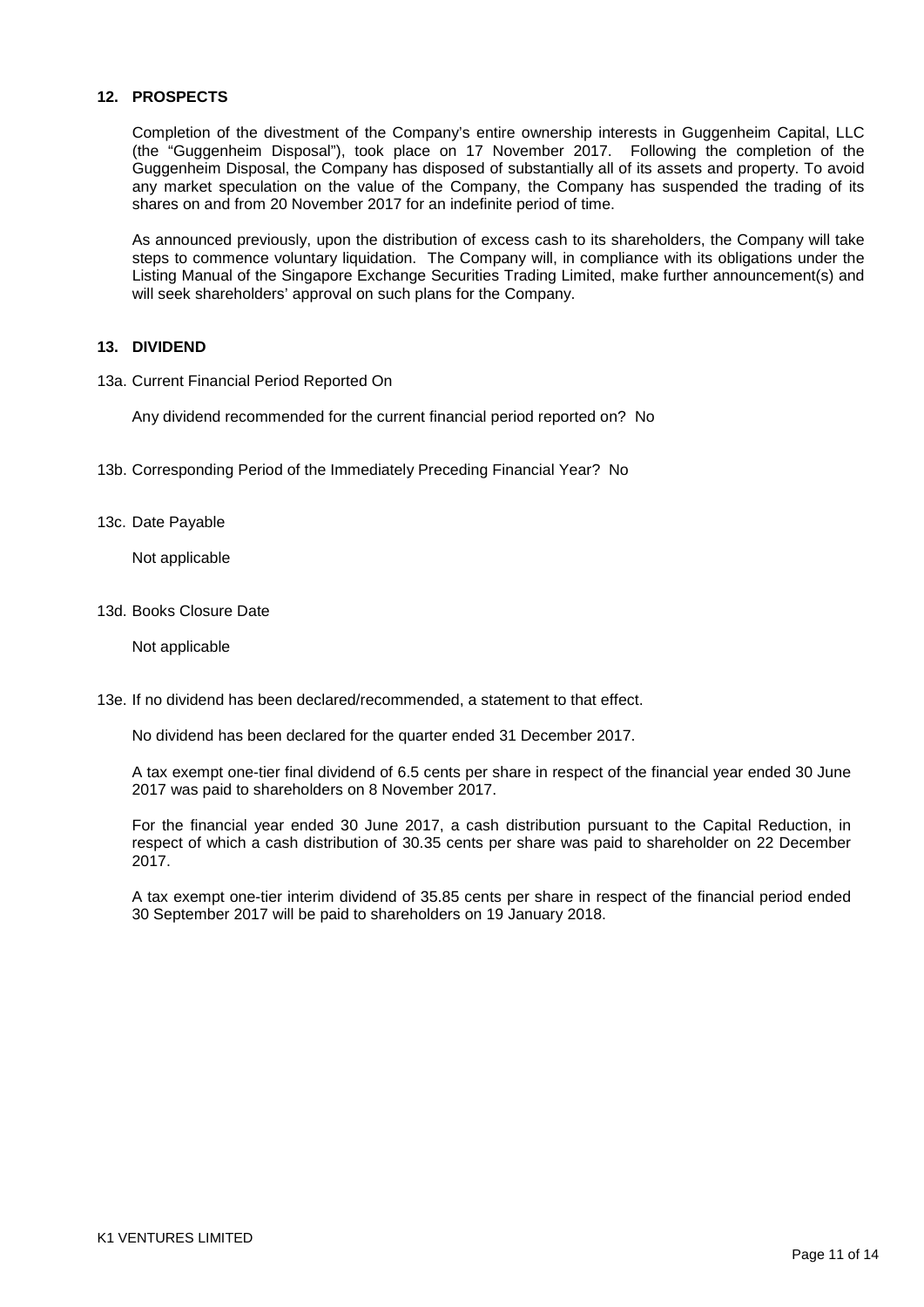### **14. SEGMENT ANALYSIS**

### **Geographical Information**

#### **Half year ended 31 December 2017**

|                | <b>Singapore</b> | <b>USA</b> | <b>Others</b> | Total  |
|----------------|------------------|------------|---------------|--------|
|                | \$'000           | \$'000     | \$'000        | \$'000 |
| External sales | 33               | 3.788      | 121           | 3,942  |

#### **Half year ended 31 December 2016**

|                    | <b>Singapore</b><br>\$'000 | USA<br>\$'000 | <b>Others</b><br>\$'000  | Total<br>\$'000 |
|--------------------|----------------------------|---------------|--------------------------|-----------------|
| External sales     | 113                        | 15.694        |                          | 15.808          |
| Non-current assets | ۰                          | 156.505       | $\overline{\phantom{a}}$ | 156,505         |

Notes:

- (a) The Group has only one reportable operating segment: Investments. The Group's Investment activities consist of the Group's investments in quoted and unquoted investments.
- (b) The Group's operating segment operates in two main geographical areas. The operating activities and investment activities are predominantly in the USA. Singapore is the home country of the Company and its assets are mainly cash and cash equivalents.
- (c) For the half year ended 31 December 2017 and 31 December 2016, no single external customer accounted for 10% or more of the Group's revenue.

#### **15. REVIEW OF SEGMENT PERFORMANCE**

Not applicable.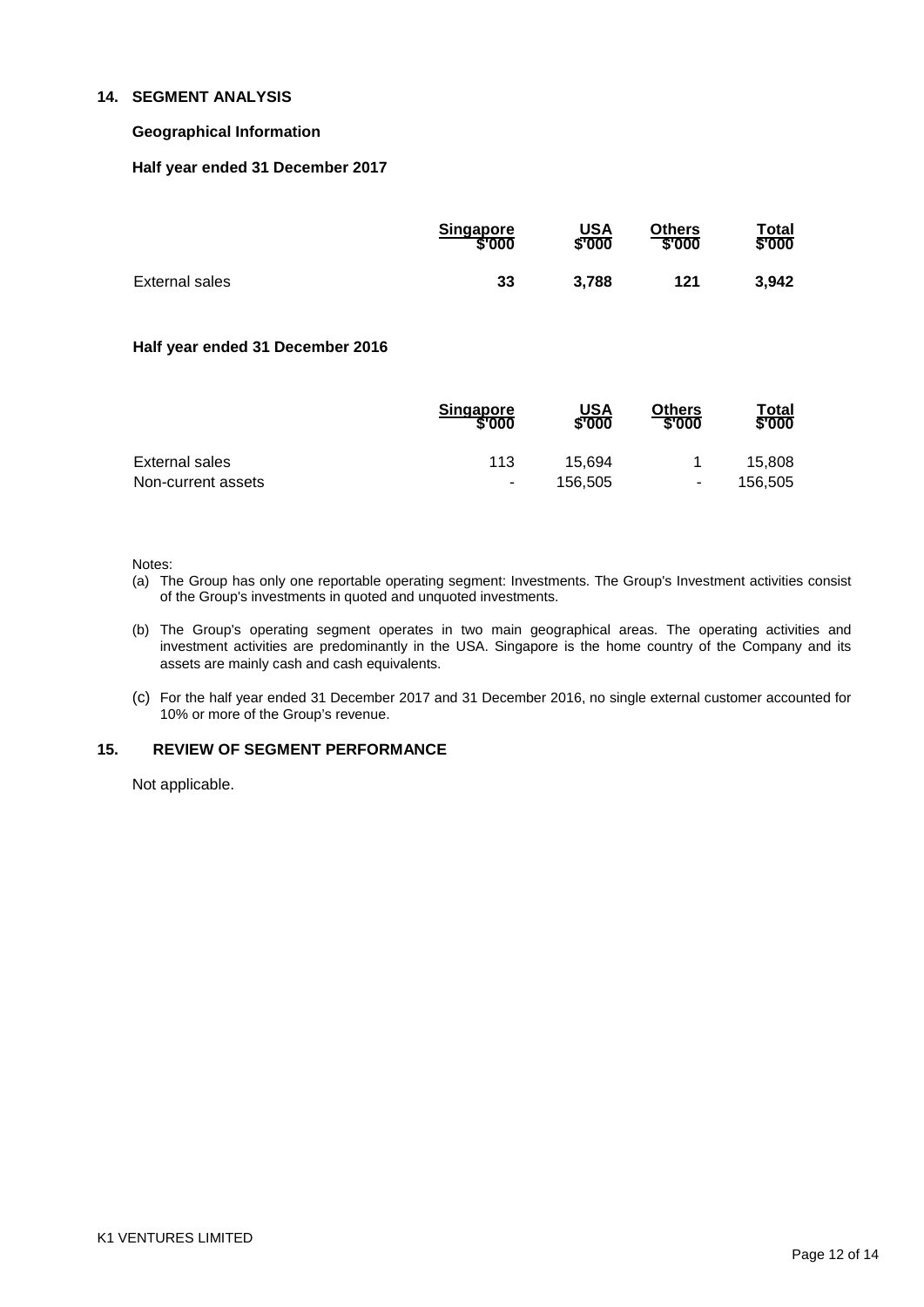### **16. INTERESTED PERSON TRANSACTIONS**

The Group has obtained a general mandate from shareholders of the Company for interested person transactions in the Annual General Meeting held on 20 October 2017. During the financial period, the following interested person transactions were entered into by the Group:

|                                        | Aggregate value of all  |           |                        |           |
|----------------------------------------|-------------------------|-----------|------------------------|-----------|
|                                        | interested person       |           |                        |           |
|                                        | transactions during the |           |                        |           |
|                                        | financial year under    |           |                        |           |
|                                        | review (excluding       |           | Aggregate value of all |           |
|                                        | transactions less than  |           | interested person      |           |
|                                        | \$100,000 and           |           | transactions conducted |           |
|                                        | transactions conducted  |           | under a shareholders'  |           |
|                                        | under shareholders'     |           | mandate pursuant to    |           |
|                                        | mandate pursuant to     |           | Rule 920 of the SGX    |           |
| Name of Interested Person              | <b>Rule 920)</b>        |           | Listing Manual.        |           |
|                                        | 1 Jul 17                | 1 Jul 16  | 1 Jul 17               | 1 Jul 16  |
|                                        | to                      | to        | to                     | to        |
|                                        | 31 Dec 17               | 31 Dec 16 | 31 Dec 17              | 31 Dec 16 |
|                                        | \$'000                  | \$'000    | \$'000                 | \$'000    |
|                                        |                         |           |                        |           |
| <b>General Transactions</b>            |                         |           |                        |           |
| <b>KCL Group*</b>                      | -                       |           | 445                    | 485       |
| <b>Greenstreet Partners</b>            |                         |           | 34,890                 | 2,808     |
| <b>Corporate Treasury Transactions</b> |                         |           |                        |           |
| <b>KCL Group</b>                       | ۰                       |           | 158,997                | 7,228     |
|                                        |                         |           |                        |           |
| <b>Total</b>                           |                         |           | 194,332                | 10,521    |

\* This amount includes the full financial year transaction with the interested person as per agreement.

#### **17. CONFIRMATION THAT THE ISSUER HAS PROCURED UNDERTAKINGS FROM ALL ITS DIRECTORS AND EXECUTIVE OFFICERS (IN THE FORMAT SET OUT IN APPENDIX 7.7) UNDER RULE 720(1)**

The Company confirms that it has procured undertakings from all its directors and executive officers in the format set out in Appendix 7.7 under Rule 720(1) of the Listing Manual.

## **BY ORDER OF THE BOARD**

Winnie Mak Company Secretary 11 January 2018